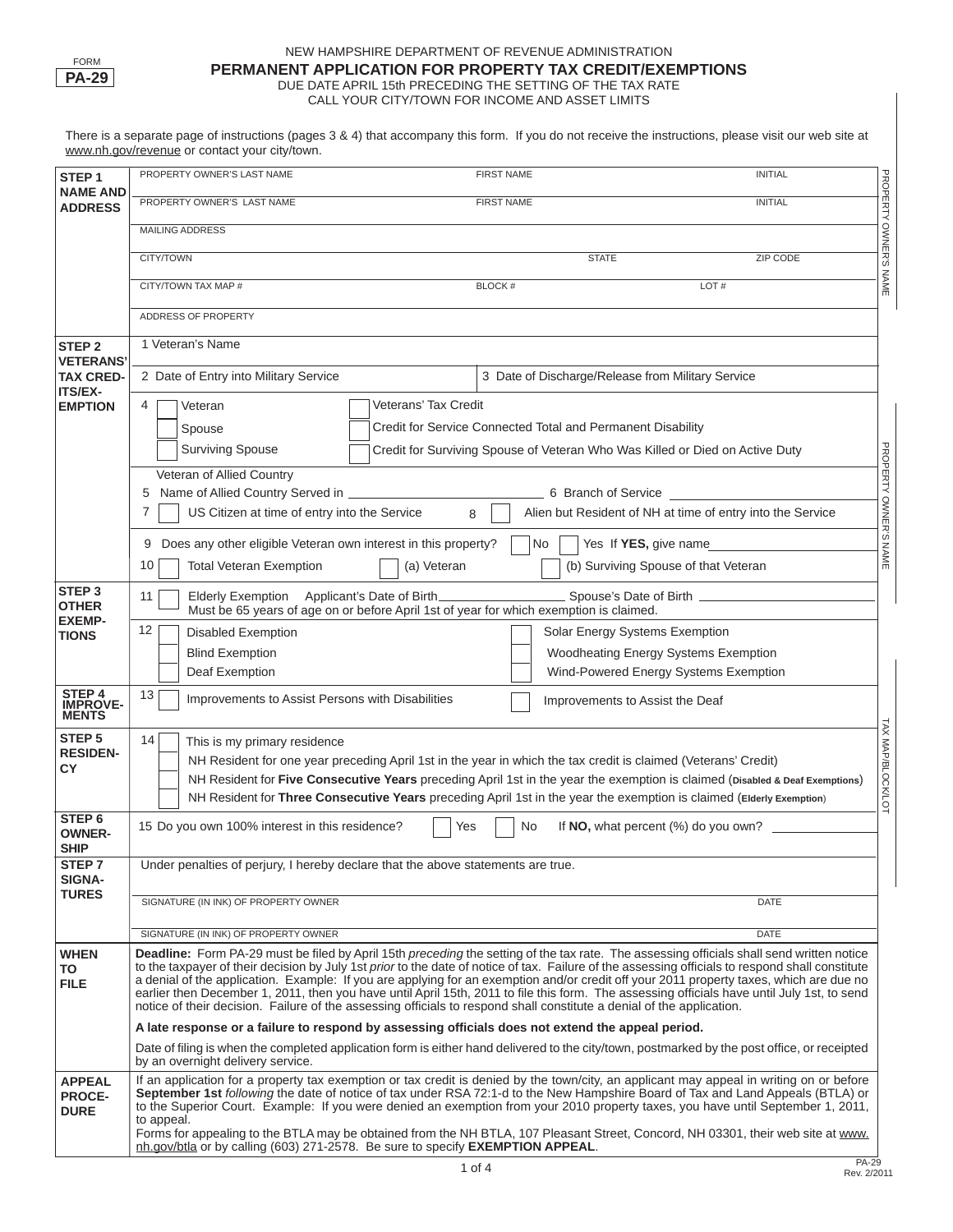#### NEW HAMPSHIRE DEPARTMENT OF REVENUE ADMINISTRATION **PERMANENT APPLICATION FOR PROPERTY TAX CREDIT/EXEMPTIONS**  TO BE COMPLETED BY CITY/TOWN ASSESSING OFFICIALS

## **MUNICIPAL AUTHORIZATION**

| <b>VETERANS' TAX CREDIT</b>                                                                                                            |                                                                                                                                    |                            |           |                                                  |         |                |      |
|----------------------------------------------------------------------------------------------------------------------------------------|------------------------------------------------------------------------------------------------------------------------------------|----------------------------|-----------|--------------------------------------------------|---------|----------------|------|
| CITY/TOWN TAX MAP #                                                                                                                    | BLOCK#                                                                                                                             |                            | LOT#      | Granted                                          | Denied  | Date           |      |
| Veterans' Tax Credit (\$50 minimum to \$500)                                                                                           |                                                                                                                                    |                            |           | Amount \$                                        |         |                |      |
| Service Connected Total & Permanent Disability (\$700 minimum to \$2000) Amount \$                                                     |                                                                                                                                    |                            |           |                                                  |         |                |      |
|                                                                                                                                        | Surviving Spouse of Veteran Who Was<br>Killed or Who Died on Active Duty (\$700 minimum to \$2000)                                 |                            |           | Amount \$                                        |         |                |      |
|                                                                                                                                        |                                                                                                                                    |                            |           |                                                  |         |                |      |
|                                                                                                                                        |                                                                                                                                    |                            |           |                                                  |         |                |      |
|                                                                                                                                        |                                                                                                                                    | <b>VETERANS' EXEMPTION</b> |           |                                                  |         | Granted Denied | Date |
| <b>Total Exemption</b>                                                                                                                 | (a) Veteran                                                                                                                        |                            |           | (b) Surviving Spouse                             |         |                |      |
|                                                                                                                                        | APPLICABLE ELDERLY AND DISABLED EXEMPTION (OPTIONAL) INCOME AND ASSET LIMITS                                                       |                            |           |                                                  |         |                |      |
| <b>Income Limits</b>                                                                                                                   | <b>Disabled Exemption</b>                                                                                                          | <b>Elderly Exemption</b>   |           | <b>Elderly Exemption Per Age Category</b>        |         |                |      |
| Single                                                                                                                                 | \$                                                                                                                                 | \$                         |           | 65 - 74 years of age                             | \$      |                |      |
| Married                                                                                                                                | \$                                                                                                                                 | \$                         |           | 75 - 79 years of age                             | \$      |                |      |
| <b>Asset Limits</b>                                                                                                                    |                                                                                                                                    |                            |           | 80 + years of age                                | \$      |                |      |
| Single                                                                                                                                 | \$                                                                                                                                 | \$                         |           |                                                  |         |                |      |
| Married                                                                                                                                | \$                                                                                                                                 | \$                         |           |                                                  |         |                |      |
|                                                                                                                                        |                                                                                                                                    |                            |           |                                                  |         |                |      |
|                                                                                                                                        |                                                                                                                                    | <b>OTHER EXEMPTIONS</b>    |           |                                                  | Granted | Denied         | Date |
| <b>Elderly Exemption</b>                                                                                                               |                                                                                                                                    |                            |           |                                                  |         |                |      |
| <b>Disabled Exemption</b>                                                                                                              |                                                                                                                                    |                            |           |                                                  |         |                |      |
|                                                                                                                                        | Improvements to Assist the Deaf                                                                                                    |                            |           | Amount \$                                        |         |                |      |
|                                                                                                                                        | Improvements to Assist Persons with Disabilities                                                                                   |                            |           | Amount \$                                        |         |                |      |
| <b>Blind Exemption</b>                                                                                                                 |                                                                                                                                    |                            |           |                                                  |         |                |      |
| Deaf Exemption                                                                                                                         |                                                                                                                                    |                            |           | Amount \$                                        |         |                |      |
|                                                                                                                                        | Solar Energy Systems Exemption                                                                                                     |                            |           | Amount \$<br>Amount \$ _________________________ |         |                |      |
| Woodheating Energy Systems Exemption<br>Wind-Powered Energy Systems Exemption                                                          |                                                                                                                                    |                            | Amount \$ |                                                  |         |                |      |
|                                                                                                                                        | A photocopy of this Form (Pages 1 & 2) or a Form PA-35 must be returned to the property owner after approval                       |                            |           |                                                  |         |                |      |
|                                                                                                                                        | or denial before July 1st.                                                                                                         |                            |           |                                                  |         |                |      |
|                                                                                                                                        | The following documentation may be requested at the time of application in accordance with RSA 72:34, II:                          |                            |           |                                                  |         |                |      |
|                                                                                                                                        |                                                                                                                                    |                            |           |                                                  |         |                |      |
|                                                                                                                                        | List of assets, value of each asset, net encumbrance and net value of each asset.<br>* Statement of applicant and spouse's income. |                            |           |                                                  |         |                |      |
| $\ast$                                                                                                                                 | Federal Income Tax Form.                                                                                                           |                            |           |                                                  |         |                |      |
| *                                                                                                                                      | State Interest and Dividends Tax Form.                                                                                             |                            |           |                                                  |         |                |      |
| Property Tax Inventory Form filed in any other town.<br>*                                                                              |                                                                                                                                    |                            |           |                                                  |         |                |      |
| Documents are considered confidential and are returned to the applicant at the time a decision is made on the application.<br>$^\star$ |                                                                                                                                    |                            |           |                                                  |         |                |      |
| <b>Municipal Notes</b>                                                                                                                 |                                                                                                                                    |                            |           |                                                  |         |                |      |
|                                                                                                                                        |                                                                                                                                    |                            |           |                                                  |         |                |      |
|                                                                                                                                        |                                                                                                                                    |                            |           |                                                  |         |                |      |
|                                                                                                                                        |                                                                                                                                    |                            |           |                                                  |         |                |      |
| Selectmen/Assessor(s) Printed Name<br>Signatures(s) of Approval (in ink)                                                               |                                                                                                                                    |                            |           |                                                  | Date    |                |      |
|                                                                                                                                        |                                                                                                                                    |                            |           |                                                  |         |                |      |
|                                                                                                                                        |                                                                                                                                    |                            |           |                                                  |         |                |      |
|                                                                                                                                        |                                                                                                                                    |                            |           |                                                  |         |                |      |
|                                                                                                                                        |                                                                                                                                    |                            |           |                                                  |         |                |      |
|                                                                                                                                        |                                                                                                                                    |                            |           |                                                  |         |                |      |
|                                                                                                                                        |                                                                                                                                    |                            |           |                                                  |         |                |      |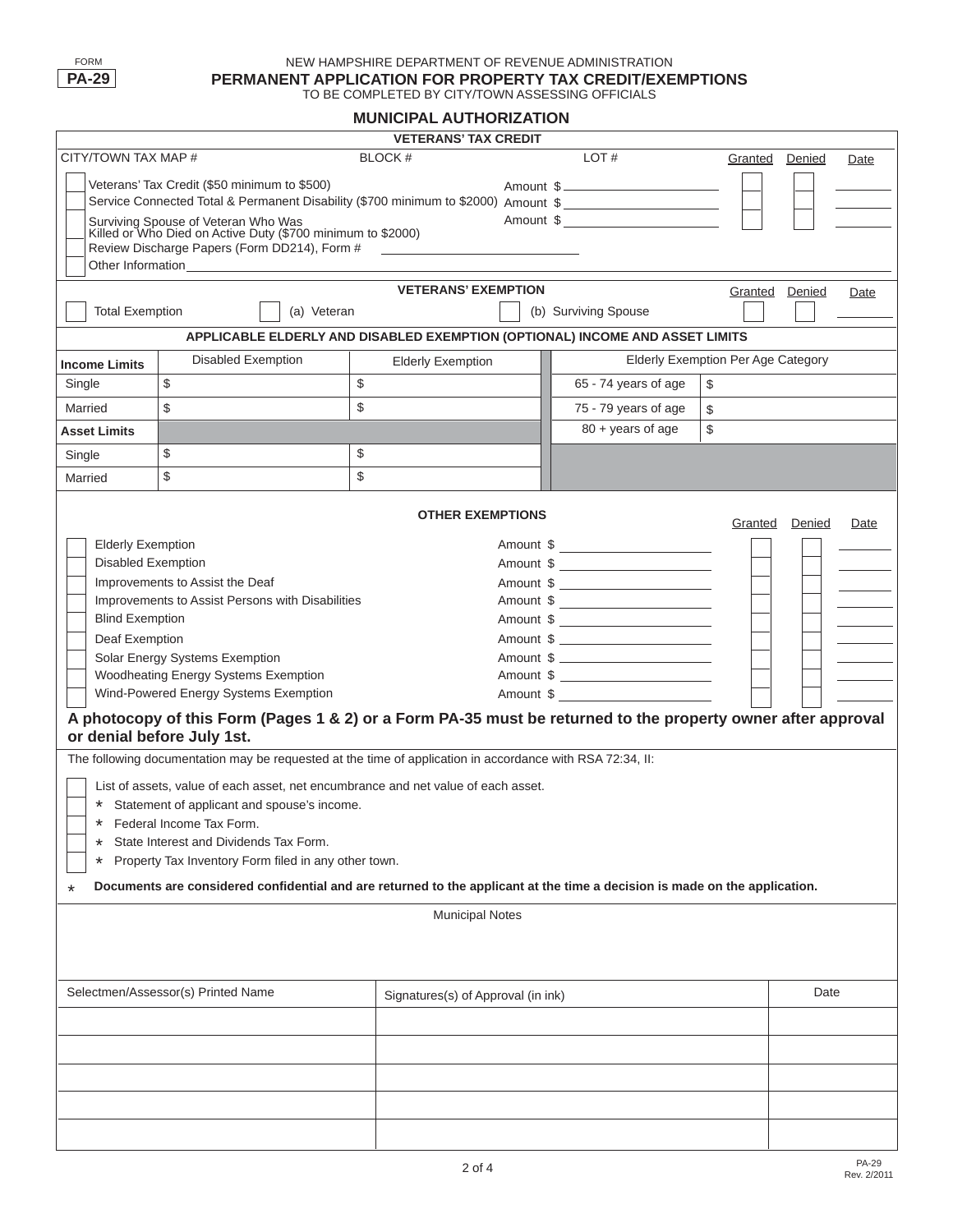| )RM          |
|--------------|
| Р∆-2<br>'ч   |
| Instructions |

#### NEW HAMPSHIRE DEPARTMENT OF REVENUE ADMINISTRATION **PERMANENT APPLICATION FOR PROPERTY TAX CREDIT/EXEMPTIONS**

## **GENERAL INSTRUCTIONS**

| <b>WHERE TO</b><br><b>FILE</b>                                                          | File with your city/town of primary residency by April 15th <i>preceding</i> the setting of the tax rate.                                                                                                                                                                                                                                                                                                                                                                                                                                                                                                                                                                                                                                                                                                                                                                                                                                                                                                                                                                                                                                                                                                                                                                                                            |                                                                                |                                                                                                                                                                                                                                                                                |  |
|-----------------------------------------------------------------------------------------|----------------------------------------------------------------------------------------------------------------------------------------------------------------------------------------------------------------------------------------------------------------------------------------------------------------------------------------------------------------------------------------------------------------------------------------------------------------------------------------------------------------------------------------------------------------------------------------------------------------------------------------------------------------------------------------------------------------------------------------------------------------------------------------------------------------------------------------------------------------------------------------------------------------------------------------------------------------------------------------------------------------------------------------------------------------------------------------------------------------------------------------------------------------------------------------------------------------------------------------------------------------------------------------------------------------------|--------------------------------------------------------------------------------|--------------------------------------------------------------------------------------------------------------------------------------------------------------------------------------------------------------------------------------------------------------------------------|--|
| <b>WHO MAY</b><br><b>FILE</b>                                                           | Applicant must be qualified as of April 1st of the year the exemption and/or tax credit is claimed. Financial qualifications required for<br>certain exemptions must be met by the time of application. An applicant must have resided in this state for at least one year preceding<br>April 1st, in the year in which the veterans' tax credit is claimed. An applicant must have resided in this state for a least three years pre-<br>ceding April 1st in the year for which the elderly exemption is claimed and five years in which the deaf or disabled exemption is claimed.<br>The terms owner, own or owned, shall include those persons who hold equitable title or the beneficial interest for life in the property.                                                                                                                                                                                                                                                                                                                                                                                                                                                                                                                                                                                     |                                                                                |                                                                                                                                                                                                                                                                                |  |
| <b>CREDITS</b>                                                                          | Tax credits approved will be deducted from their property tax amount.                                                                                                                                                                                                                                                                                                                                                                                                                                                                                                                                                                                                                                                                                                                                                                                                                                                                                                                                                                                                                                                                                                                                                                                                                                                |                                                                                |                                                                                                                                                                                                                                                                                |  |
| <b>EXEMP-</b><br><b>TIONS</b>                                                           |                                                                                                                                                                                                                                                                                                                                                                                                                                                                                                                                                                                                                                                                                                                                                                                                                                                                                                                                                                                                                                                                                                                                                                                                                                                                                                                      |                                                                                | Tax exemptions approved are deducted from the amount of the property owner's total assessed value prior to the calculation of tax due.                                                                                                                                         |  |
| <b>ELDERLY</b><br><b>EXEMP-</b><br><b>TIONS</b><br>RSA 72:39-a<br><b>RSA</b><br>72:33-b | Applicant must have resided in this state for at least 3 consecutive years preceding April 1st in the year which the exemption is claimed.<br>Property must be: owned by a resident; or owned by a resident jointly or in common with the resident's spouse, either of whom meets the<br>age requirement for the exemption claimed; or owned by a resident jointly or in common with a person not the resident's spouse, if the<br>resident meets the applicable age requirement for the exemption claimed; or owned by a resident, or the resident's spouse, either of whom<br>meets the age requirement for the exemption claimed, and when they have been married for at least 5 years.<br>Property cannot have been transferred to the applicant, from a person under the age of 65, and related to the applicant by blood or mar-<br>riage, within the preceding five years.<br>Property must meet the definition of residential real estate, per RSA 79:39-a(c), which includes the housing unit, which is the person's<br>principal home and related structures such as a detached garage or woodshed. It does not include attached dwelling units and unattached<br>structures used or intended for commercial or other non-residential purposes. If fractional interest is owned, see RSA 72:41, Proration. |                                                                                |                                                                                                                                                                                                                                                                                |  |
| ELDERLY,<br>DEAF&<br><b>DISABLED</b><br><b>FINANCIAL</b>                                | <b>INCOME</b><br><b>LIMITATION</b>                                                                                                                                                                                                                                                                                                                                                                                                                                                                                                                                                                                                                                                                                                                                                                                                                                                                                                                                                                                                                                                                                                                                                                                                                                                                                   | Includes<br>Income from any source<br>including Social Security or<br>pension. | <b>Excludes</b><br>Life insurance paid on the death of an insured;<br>Expenses and costs incurred in the course of conducting a business enterprise;<br>Proceeds from the sale of assets.                                                                                      |  |
| <b>QUALIFICA-</b><br><b>TIONS</b><br>RSA 72:39-a<br>RSA 72:38-b<br>RSA 72:37-b          | <b>ASSET LIMI-</b><br><b>TATION</b>                                                                                                                                                                                                                                                                                                                                                                                                                                                                                                                                                                                                                                                                                                                                                                                                                                                                                                                                                                                                                                                                                                                                                                                                                                                                                  | Includes<br>The value of all assets,<br>tangible and intangible.               | <b>Excludes</b><br>The value of the person's actual residence and the land upon which it is located up to<br>the greater of 2 acres or the minimum single family residential lot size specified in the<br>local zoning ordinance.<br>The value of any good faith encumbrances. |  |
| ADA<br><b>COMPLIANT</b>                                                                 | Individuals who need auxiliary aids for effective communications in programs and services of the New Hampshire Department of Rev-<br>enue Administration are invited to make their needs and preferences known. Individuals with hearing or speech impairments may call<br>TDD Access: Relay NH 1-800-735-2964.                                                                                                                                                                                                                                                                                                                                                                                                                                                                                                                                                                                                                                                                                                                                                                                                                                                                                                                                                                                                      |                                                                                |                                                                                                                                                                                                                                                                                |  |
|                                                                                         |                                                                                                                                                                                                                                                                                                                                                                                                                                                                                                                                                                                                                                                                                                                                                                                                                                                                                                                                                                                                                                                                                                                                                                                                                                                                                                                      |                                                                                | <b>LINE-BY-LINE INSTRUCTIONS</b>                                                                                                                                                                                                                                               |  |
| STEP <sub>1</sub><br><b>NAME &amp;</b><br><b>ADDRESS</b>                                | Type or print the property owner(s) name and address in the spaces provided. Also, enter the Tax Map, Block, Lot numbers and the<br>property (Location) address for which the credit or exemption applies.                                                                                                                                                                                                                                                                                                                                                                                                                                                                                                                                                                                                                                                                                                                                                                                                                                                                                                                                                                                                                                                                                                           |                                                                                |                                                                                                                                                                                                                                                                                |  |
| STEP <sub>2</sub><br><b>VETERAN'S</b><br><b>TAX CRED-</b><br>IT/EXEMP-<br>TION          | Enter the Name of the Veteran.<br>Line 1<br>Line 2<br>Enter the date of entry into military service.<br>Line 3<br>Enter the date of discharge or release from military service.<br>Check the box or boxes that apply to indicate whether you are a veteran, veteran's spouse or surviving spouse<br>Line 4<br>of a veteran and what type of credit(s) you are applying for.<br>Enter the name of the Allied Country in which you served, if applicable.<br>Line 5<br>Line 6<br>Enter the Branch of Service that you served in.<br>Line 7<br>Check the box if you were a US citizen at the time of entry into the service.<br>Line 8<br>Check the box if you were an alien but a resident of NH at the time of entry into the service.<br>Line 9<br>Check the appropriate box to indicate if another veteran owns an interest in this property. If yes, provide name.<br>Check the appropriate box(es) to indicate whether you are applying for a total veteran's exemption.<br>Line 10                                                                                                                                                                                                                                                                                                                               |                                                                                |                                                                                                                                                                                                                                                                                |  |
| STEP <sub>3</sub><br><b>OTHER</b><br><b>EXEMP-</b><br><b>TIONS</b>                      | If an elderly exemption is requested, check that box and enter the applicant's date of birth. And if appropriate, enter the<br>Line 11<br>spouse's date of birth.<br>Check the appropriate box or boxes to indicate the exemption(s) you are applying for.<br>Line 12                                                                                                                                                                                                                                                                                                                                                                                                                                                                                                                                                                                                                                                                                                                                                                                                                                                                                                                                                                                                                                                |                                                                                |                                                                                                                                                                                                                                                                                |  |
| STEP 4<br><b>IMPROVE-</b><br><b>MENTS</b>                                               | Line 13<br>Check the box if your property has improvements to assist persons with disabilities or to assist the deaf.                                                                                                                                                                                                                                                                                                                                                                                                                                                                                                                                                                                                                                                                                                                                                                                                                                                                                                                                                                                                                                                                                                                                                                                                |                                                                                |                                                                                                                                                                                                                                                                                |  |
| STEP <sub>5</sub><br><b>RESIDENCY</b>                                                   | Check the box or boxes to indicate that you meet the minimum resident time requirements listed.<br>Line 14<br>NOTE: The surviving spouse tax credit under 72:28 III and 72:29-a may be applied on any property in the same municipality where the<br>applicant is a resident.                                                                                                                                                                                                                                                                                                                                                                                                                                                                                                                                                                                                                                                                                                                                                                                                                                                                                                                                                                                                                                        |                                                                                |                                                                                                                                                                                                                                                                                |  |
| STEP <sub>6</sub><br><b>OWNERSHIP</b>                                                   | Line 15 Check the box indicating whether or not you own 100% of the property. If no, give the percentage that you do own.                                                                                                                                                                                                                                                                                                                                                                                                                                                                                                                                                                                                                                                                                                                                                                                                                                                                                                                                                                                                                                                                                                                                                                                            |                                                                                |                                                                                                                                                                                                                                                                                |  |
| STEP <sub>7</sub><br><b>SIGNA-</b><br><b>TURES</b>                                      | All property owners must sign in ink. Attach additional pages with owners signatures if there are more than two owners of record.                                                                                                                                                                                                                                                                                                                                                                                                                                                                                                                                                                                                                                                                                                                                                                                                                                                                                                                                                                                                                                                                                                                                                                                    |                                                                                |                                                                                                                                                                                                                                                                                |  |